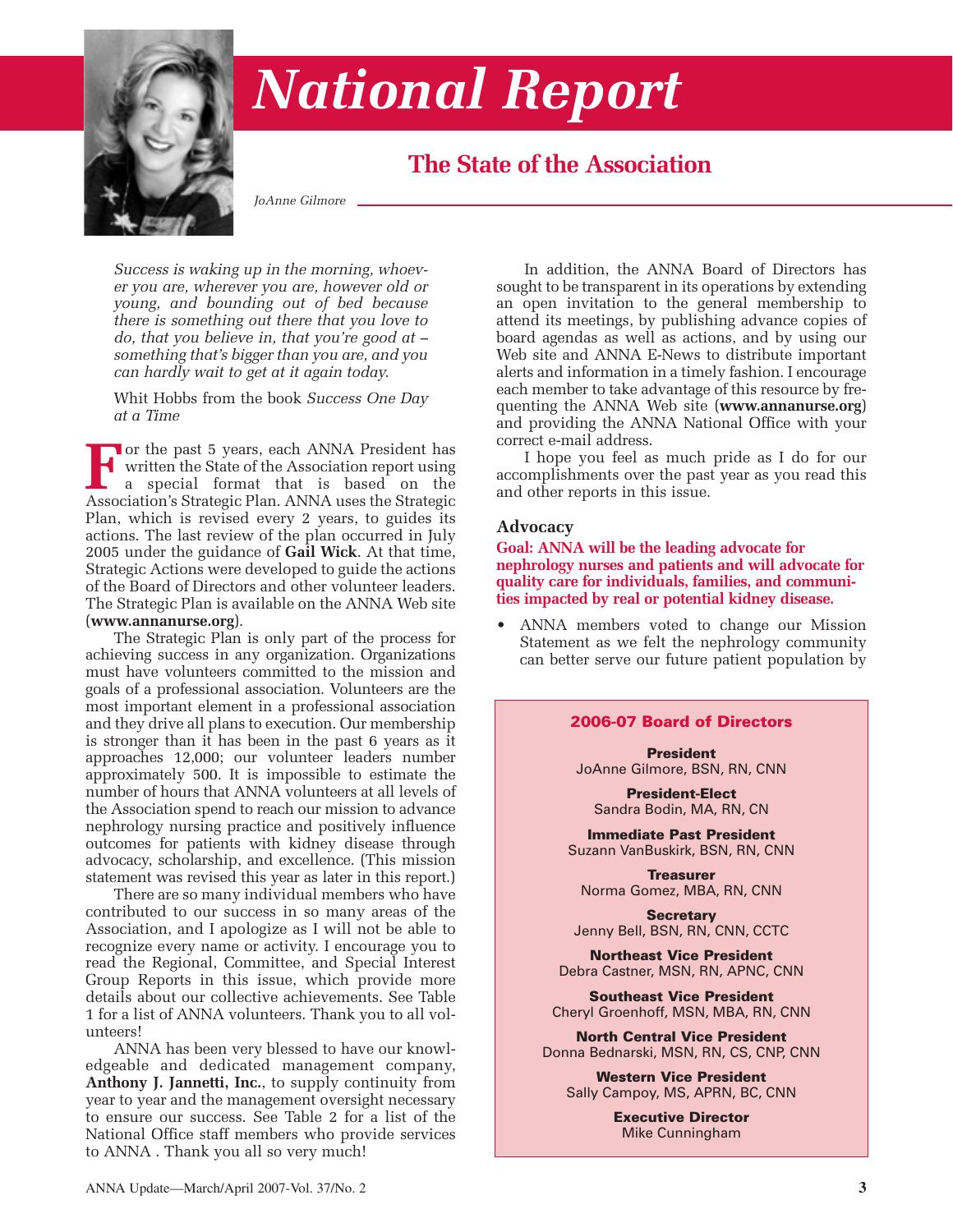#### **Table 1 2006-07 Volunteer Responsibilities**

#### **Elected Representatives**

#### **Regional Officers**

Northeast Chapters Coordinator (CC): Sandy **Miholics** Northeast Chapters Coordinator-Elect (CCE): Marilyn Eilert

Southeast CC: Emily Arnold (Hodgin) Southeast CCE: Loretta Jackson Brown North Central CC: Sylvia Moe North Central CCE: Maryam Lyon Western CC: Nancy Pierce Western CCE: Alice Luehr

#### **Appointed Representatives**

#### **Committee Chairpersons**

Awards & Scholarship: Sharon Longton Awards & Scholarship Designate: Kim Alleman Conferences: Carol Headley Conferences Designate: Sharon Longton Continuing Education Approval Board (CEAB): Sonya Peterson CEAB Designate: Karen Braun Distance Learning: Sheila O'Day Ethics: Denise Murcek Health Policy: Sheila Doss Health Policy Designate: Kristin Larson Regional Health Policy Advisor (RHPAs) Northeast RHPA: Jewell Smith Southeast RHPA: Jennifer Payton North Central RHPA: Dana Zeiss Western RHPA: Melinda Martin-Lester

CapWiz: Kristin Larson ESRD Education Week: Kathleen Kuchta Position Statements: Anne Harty

Leadership Development: Molly Cahill

Leadership Development Designate: Mary Haras Nephrology Nurses Week: Lesley Dinwiddie Mentoring: Glenda Payne

Nominations: Cindy Richards Nominations Designate: Lynda Ball

Professional Practice: Clare Sasak

Professional Practice Designate: Diana Hlebovy

Research: Terran Mathers

SIG Liaison: Sue Cronin

# **SIG Leaders**

Acute Care: MaryRose Kott Administration: Karen Burwell Advanced Practice: Deborah Brooks Chronic Kidney Disease: Gladys Benavente Corporate/Government: Kathleen Kuchta Hemodialysis: Judy Kauffman Pediatrics: Angel Krueger Peritoneal Dialysis: Sara Kennedy Transplantation: Roberta Billman

early recognition and treatment of chronic kidney disease (CKD) to prevent or slow progression to end stage renal disease (ESRD). ANNA's Strategic Plan, educational programming, and publications, and activities reflect the growing commitment of the Association and nephrology nursing to CKD in all stages, not just ESRD. The change in the Mission Statement reflects the change in our philosophy and practice and is consistent with our core purpose. This revised statement appropriately states that nephrology nurses care for patients with kidney disease regardless of specific therapy (including palliative care).

#### **ANNA Mission Statement**

*ANNA will advance nephrology nursing practice and positively influence outcomes for patients with kidney disease through advocacy, scholarship, and excellence.*

- ANNA continues to be heard in the health policy arena. Drinker Biddle Gardner Carton (DBGC) (formerly Gardner Carton and Douglas [GCD]) serves as our Health Policy Consultants. They have helped ANNA expand our legislative and public policy agenda. They also continue to help with increasing our member participation at the grassroots level. A special thank you to **Jim Twaddell** and **Ilisa Halpern Paul** of DBGC for the countless hours spent working with ANNA to expand our long-term legislative and regulatory public health agendas. See Table 3 for a list of ANNA's health policy related activities and endorsements.
- ANNA will offer the Health Policy Workshop on June 7-9, 2007. We have moved the Health Policy Workshop to odd years to concur with election results. This workshop is offered to elected national and regional Association leaders, Health Policy Committee members, State Health Policy Directors, Regional Health Policy Advisors, Chapters Coordinators, and Chapters Coordinators-Elect. The goal of this workshop is to increase members' participation in advocacy at the local, state, and federal levels. The Health Policy Committee under the leadership of **Sheila Doss** has worked to update materials for our association. They have revised the *Health Policy Handbook* and the *ESRD Education Week Planning and Orientation Guide*. See the Health Policy Committee Report for more details.
- The geriatric Web resource, *Spotlight on Older Adults*, on the ANNA Web site continues to assist nephrology nurses in the care of aging patients. Under the leadership of **Terran Mathers**, the resource is a continuation of the Association's work with the Nurse Competence in Aging Initiative.
- ANNA continues its collaboration with the Centers for Medicare & Medicaid Services (CMS):
	- ➤ ANNA met with CMS representatives during the year to discuss a variety of issues important to nephrology nurses and attended the Open Door Forum meetings.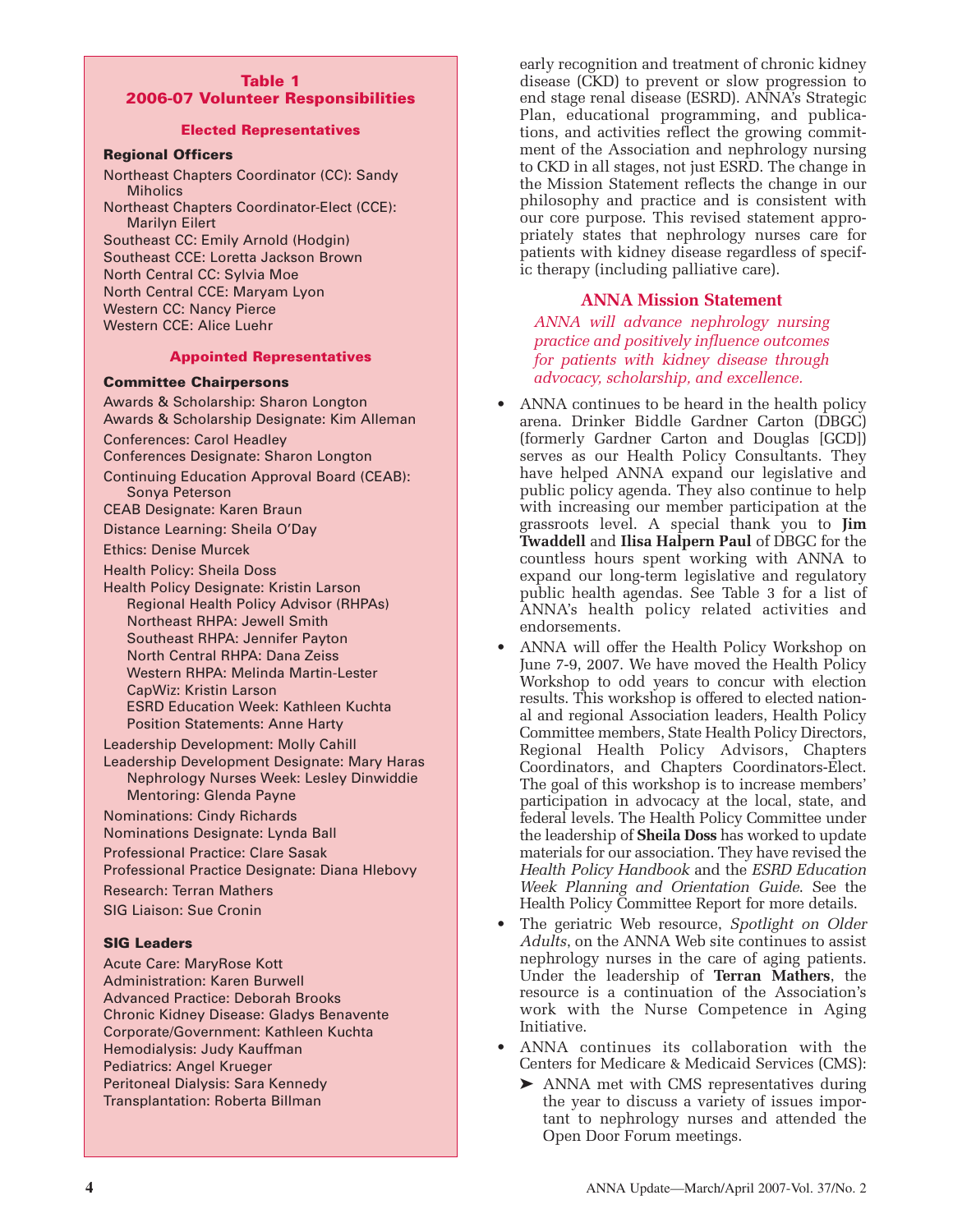- ➤ ANNA is grateful to **Donna Bednarski, Deb Castner, Sue Cronin**, and **Terran Mathers** for serving on the CMS Technical Expert Panel (TEP) and submitting comments on the Delivery of Dialysis Treatments Within the Long-Term Care Facility.
- ➤ ANNA is grateful to **Bonnie Greenspan** who was appointed to represent nursing on the ESRD Demonstration Project Advisory Board.
- ➤ **Karen Burwell** is the ANNA representative on the CMS "Crown Web" project. This is a data collection system that will allow facilities to submit data electronically once allowed under the new ESRD federal regulations.
- ➤ An ANNA contingent consisting of President-Elect **Sandy Bodin**, Past Presidents **Suzann VanBuskirk** and **Lesley Dinwiddie**, and **Charlotte Thomas-Hawkins** met with Barry Straube, MD, Chief Medical Officer and Director of the Office of Clinical Standards and Quality, to discuss the progress of the conditions for Coverage for ESRD Facilities Proposed Rule and to provide additional input about the RNs in the delivery of care to ESRD patients. Dr. Straube is a nephrologist and has always been supportive of nephrology nurses. They were fortunate that, in addition to Dr. Straube, they were able to meet with staff from the Clinical Standards, Quality Improvement and Survey and Certification Groups. Thanks are also in order to **Beth Ulrich, Sally Burrows-Hudson, Gail Wick, Kathleen Smith, Caroline Counts, Lou Ann Leary**, and **Mike Cunningham** for helping them prepare for this visit to CMS.
- Past President **Sally Burrows-Hudson** is the ANNA representative to the American Nursing Association (ANA) Congress on Nursing Practice and Economics. ANNA joined ANA as 1 of 13 nursing organizational affiliate members. This membership supports ANNA's Advocacy goal by increasing our access to information about and participation in the larger nursing community.
- ANNA continues to be active as a founding member in Kidney Care Partners (KCP). Past President **Gail Wick** represents ANNA on the KCP Board of Directors and assisted ANNA to retain a seat on the KCP Operations Committee as the "at large" member. This year KCP was able to have legislation passed to increase the current ESRD Medicare composite rate by 1.6% through March 31, 2007, and an additional 1.6% beginning April 1, 2007. ANNA continues to be actively engaged in KCP's efforts to pass a revised version of the Kidney Care Quality and Improvement Act in 2007.

# **Table 2 National Office Staff**

#### **Administration**

Mike Cunningham, Executive Director Lou Ann Leary, Director of Membership Services Celess Tyrell, Education Services Coordinator Janet Betts, Manager Chapter Services Allison Glover, Membership Services Coordinator Susan Iannelli, Executive Assistant Laura Loges, Fulfillment Coordinator Jennifer Smith, Membership Services Assistant

#### **Education Services**

Sally Russell, Director of Education Services Meredith Hughes, Assistant

#### **Editorial and Publishing Services**

Gus Ostrum, Managing Editor, Nephrology Nursing Journal Laura Landoll, Editorial Coordinator

Kathy Thomas, Managing Editor, ANNA Update, Web Editor

Claudia Cuddy, Managing Editor, Special Projects Katie Brownlow, Editorial Coordinator (Core Curriculum) Carol Ford, Editorial Director, Special Projects

**Public Relations and Association Marketing Services** Janet D'Alesandro, Director Linda Alexander, Public Relations Specialist

#### **Electronic Publishing**

Todd Lockhart, Director

#### **Art and Production Department**

Jack Bryant, Director Bob Taylor, Layout and Graphic Design Melody Edwards, Graphic Artist Darin Peters, Graphic Artist

#### **Conference Management Services**

Jeri Hendrie, Conference Manager Michelle Watson, Conference Coordinator

#### **Bookkeeping and Accounting Services**

Patti Fortney, Comptroller Jennifer Dennison, Bookkeeper Bea Hagy, Bookkeeper

#### **Corporate Marketing Services**

Tom Greene, Director of Marketing Susan Iannelli, Marketing Manager, Advertising Miriam Arroyo, Exhibit Coordinator

#### **Fulfillment and Information Services (FIS)**

Rae Ann Cummings, Director Craig Nelson, Network Manager Rob McIlvaine, Director of Fulfillment/Inforzmation Services Kathy Fahr, FIS Coordinator Kathy Hacker, Subscription Coordinator

#### **Other Services**

Tony Jannetti, CEO, Jannetti, Inc. Genya Phelps, Assistant to CEO Conni Bernosky, Canon Operator Chris Ogin, Human Resources Manager Marty Reichart, Warehouse/Mailroom Manager Jamie Kalitz, Fulfillment Nora George, Receptionist

#### **NNCC**

Lina Montecalvo, Certification Services Manager Marianne Cummins, Administrative Assistant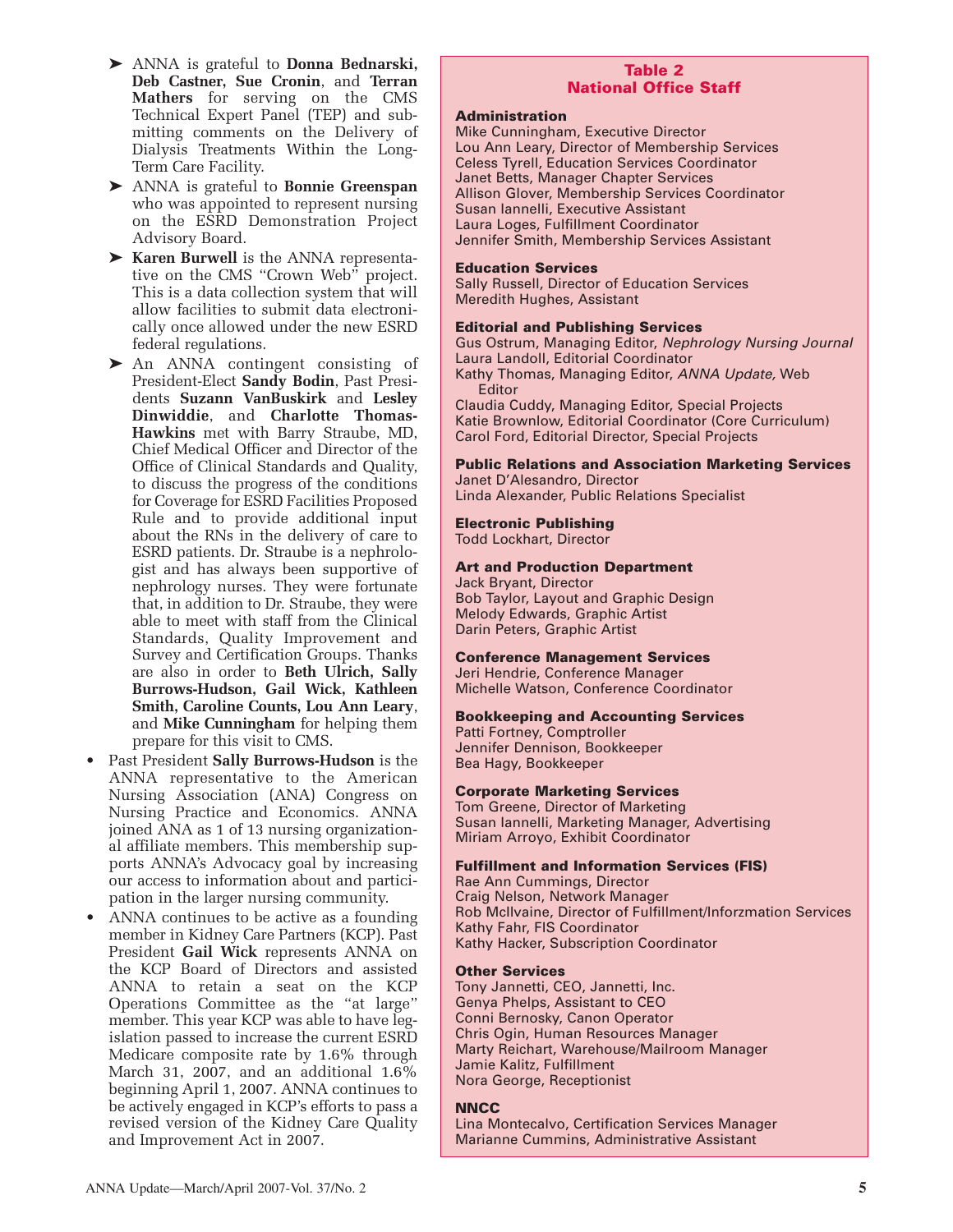# **Table 3 2006-07 Health Policy Activities and Endorsements**

| Date    | <b>Activity / Endorsement / Correspondence</b>                                                                                                                                                                                                                                                                                                  |  |
|---------|-------------------------------------------------------------------------------------------------------------------------------------------------------------------------------------------------------------------------------------------------------------------------------------------------------------------------------------------------|--|
| 3/27/06 | ANNA endorses "Essential Nursing Competencies and Curricula Guidelines for Genetics and<br>Genomics."                                                                                                                                                                                                                                           |  |
| 3/30/06 | ANNA responds to the preliminary draft of the APRN Vision Paper formulated by the National<br>Council of State Boards of Nursing.                                                                                                                                                                                                               |  |
| 4/24/06 | ANNA responds to the proposed changes to the JCAHO Leadership Chapter.                                                                                                                                                                                                                                                                          |  |
| 4/27/06 | ANNA Past President Lesley Dinwiddie honored with statement in Congressional Record.                                                                                                                                                                                                                                                            |  |
| 5/1/06  | ANNA's provides written testimony to the Senate Labor, Health and Human Services (HHS)<br>Appropriations Subcommittee Regarding Fiscal Year 2007 (FY '07) Funding.                                                                                                                                                                              |  |
| 5/1/06  | Americans for Nursing Shortage Relief (ANSR), which includes ANNA, provides Testimony Regarding<br>FY '07 Appropriations for Title VIII - Nursing Workforce Development Programs.                                                                                                                                                               |  |
| 5/8/06  | ANNA and other organizations write to the Speaker of the House urging a \$7 billion increase (above<br>the President's request) in appropriations for the Departments of HHS, Labor, and Education in FY<br>'07.                                                                                                                                |  |
| 5/15/06 | ANNA submits comments to the Renal Network regarding "Delivery of Dialysis Treatment Within the<br>Long-Term Care Facility Report."                                                                                                                                                                                                             |  |
| 5/22/06 | ANNA submits comments to CMS regarding the BearingPoint/CMS Measure Input Document on<br><b>Quality Improvement Organizations and ESRD Networks.</b>                                                                                                                                                                                            |  |
| 5/25/06 | Kidney Care Partners, including ANNA, write to CMS regarding implementation of the EPO<br><b>Monitoring Policy.</b>                                                                                                                                                                                                                             |  |
| 5/25/06 | ANNA sends letters to members of the House Labor, HHS and Education Appropriations<br>Subcommittee requesting support for increased funding in FY '07 for programs to help ensure an<br>adequate nursing workforce as well increased funding for diabetes and kidney disease.                                                                   |  |
| 5/25/06 | ANNA and other specialty nursing associations write to members of the House and Senate Labor,<br>HHS, and Education Appropriations Subcommittee requesting support for a funding level of \$175<br>million in FY '07 for the Nursing Workforce Development (Title VIII) programs at the Health Resources<br>and Services Administration (HRSA). |  |
| 6/1/06  | ANNA and other organizations send letter to the Chair of the House Subcommittee on Labor, HHS,<br>Education and Related Agencies requesting a programmatic increase of \$7,000,000 for telehealth pro-<br>grams and activities in FY '07.                                                                                                       |  |
| 6/2/06  | ANNA and other organizations write to the Chair of the House Subcommittee on Labor, HHS,<br>Education and Related Agencies requesting a significant investment in Nursing Workforce<br>Development programs in FY '07.                                                                                                                          |  |
| 6/6/06  | ANSR, including ANNA, sends letter to the Chair of the House Subcommittee on Labor, HHS,<br>Education and Related Agencies requesting at least \$175 million in funding for Nursing Workforce<br>Development Programs in FY '07.                                                                                                                |  |
| 6/8/06  | ANNA and other health care professional organizations issue statement urging cooperative patient<br>care and opposing Scope of Practice Partnership and AMA Resolution 814.                                                                                                                                                                     |  |
| 6/12/06 | ANNA and other organizations write to the House Labor-HHS Appropriations Subcommittee request-<br>ing funding for Nursing Workforce Development programs in FY '07.                                                                                                                                                                             |  |
| 6/27/06 | ANNA approves the revised version of the ANA Health Professions Scope of Practice regarding<br><b>Cooperative Patient Care.</b>                                                                                                                                                                                                                 |  |
| 7/5/06  | ANNA sends letters to members of the House Labor, HHS, and Education Appropriations<br>Subcommittee expressing disappointment in inadequate funding for the nursing workforce programs<br>at the HRSA in the FY '07 appropriations bill.                                                                                                        |  |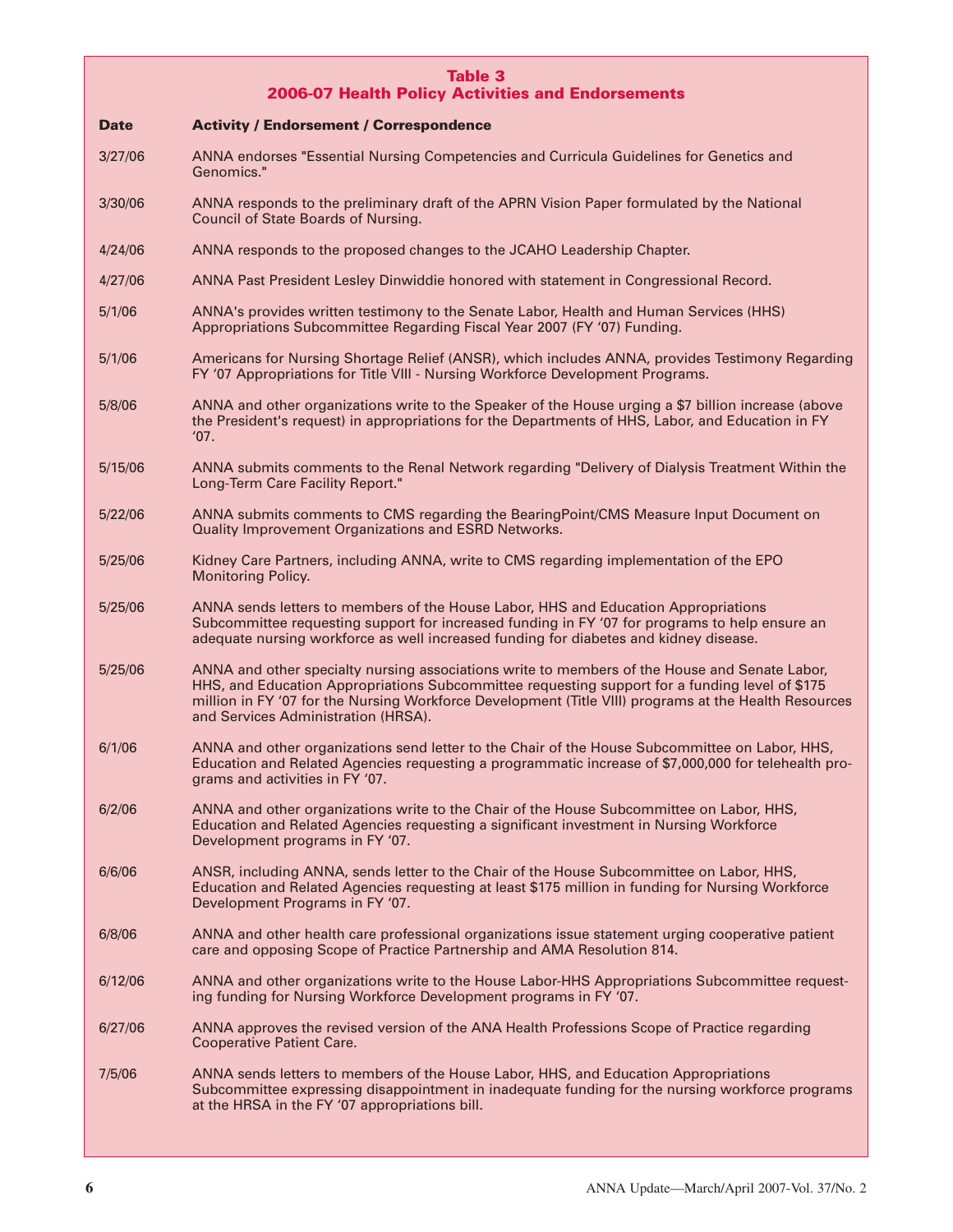## **Table 3 (continued) 2006-07 Health Policy Activities and Endorsements**

7/6/06 ANNA responds to JCAHO Field Review: Organ Transplant Center Certification.

- 7/10/06 ANNA and other organizations write to the Chair of the Senate Subcommittee on Labor, HHS, Education and Related Agencies requesting full funding for the health professions education programs in the FY '07 budget.
- 7/14/06 ANNA and other organizations send letter to the Senate Labor-HHS Appropriations Subcommittee regarding funding for the HRSA nursing workforce programs in FY '07.
- 7/18/06 ANNA responds to the Organ Procurement and Transplant Network (OPTN) / United Network for Organ Sharing (UNOS) regarding policy proposals.
- 7/24/06 ANNA sends letter to Senate Minority Whip Richard Durbin, thanking him for the "Troops to Nurse Teachers Program" amendment to the Senate FY '07 Defense Authorization bill.
- 8/22/06 ANNA writes to members of the Senate Labor, HHS, and Education Appropriations Subcommittee expressing disappointment in inadequate funding for the nursing workforce programs at the HRSA in the FY '07 appropriations bill.
- 9/14/06 ANNA meets with CMS representatives to discuss the progress of the Conditions for Coverage for ESRD Facilities Proposed Rules and to provide additional input about the role of RNs in the delivery of care to ESRD patients.
- 10/10/06 ANNA and other organizations send letter to CMS requesting modifications to the Medicare payment database so that it will capture nurse practitioner specialty-specific data.
- 11/1/06 ANNA sends letter to the Chairs of the Senate and House of Representatives Labor, HHS Appropriations Subcommittees requesting the highest possible allocation for Nursing Workforce Development Programs and the National Institute of Diabetes and Digestive and Kidney Diseases in the final FY '07 Labor-HHS-Education Appropriations.
- 11/27/06 ANNA writes to the Alabama Department of Public Health regarding proposed amendments to Rule Number 420-5-5-.03 Patient Care (of the ESRD and Treatment Center rules) that would require an ESRD facility to have Advanced Cardiac Life Support available for emergencies.
- 12/4/06 Friends of the HRSA Coalition, including ANNA, urge Members of Congress to provide at least \$7.5 billion for services funded through HRSA in the FY '07 Labor-HHS-Education appropriations bill.
- 12/13/06 ANNA endorses AACN Standards for Establishing and Sustaining Healthy Work Environments.
- 1/2/07 ANNA endorses the Medicare Contractor Provider Satisfaction Survey (MCPSS).
- 1/3/07 ANNA and other health care organizations write to key Congressional leaders urging them to provide an additional \$2 billion for the Labor-HHS-Education appropriations bill in the final FY '07 continuing resolution above the FY '06 levels.
- 1/12/07 The Health Professions & Nursing Education Coalition, including ANNA, write to the Chair of the House Committee on Appropriations requesting increased funding for Title VII health professions programs in FY '07.
- 2/26/07 The Coalition for Health Funding, which includes ANNA, sends letters to Members of Congress urging them to increase funding for public health in Fiscal Year 2008.

**Note:** The full text of the above correspondence is available on the ANNA Web site. Go to **www.annanurse.org**, click on Health Policy, and select Activities/Endorsements.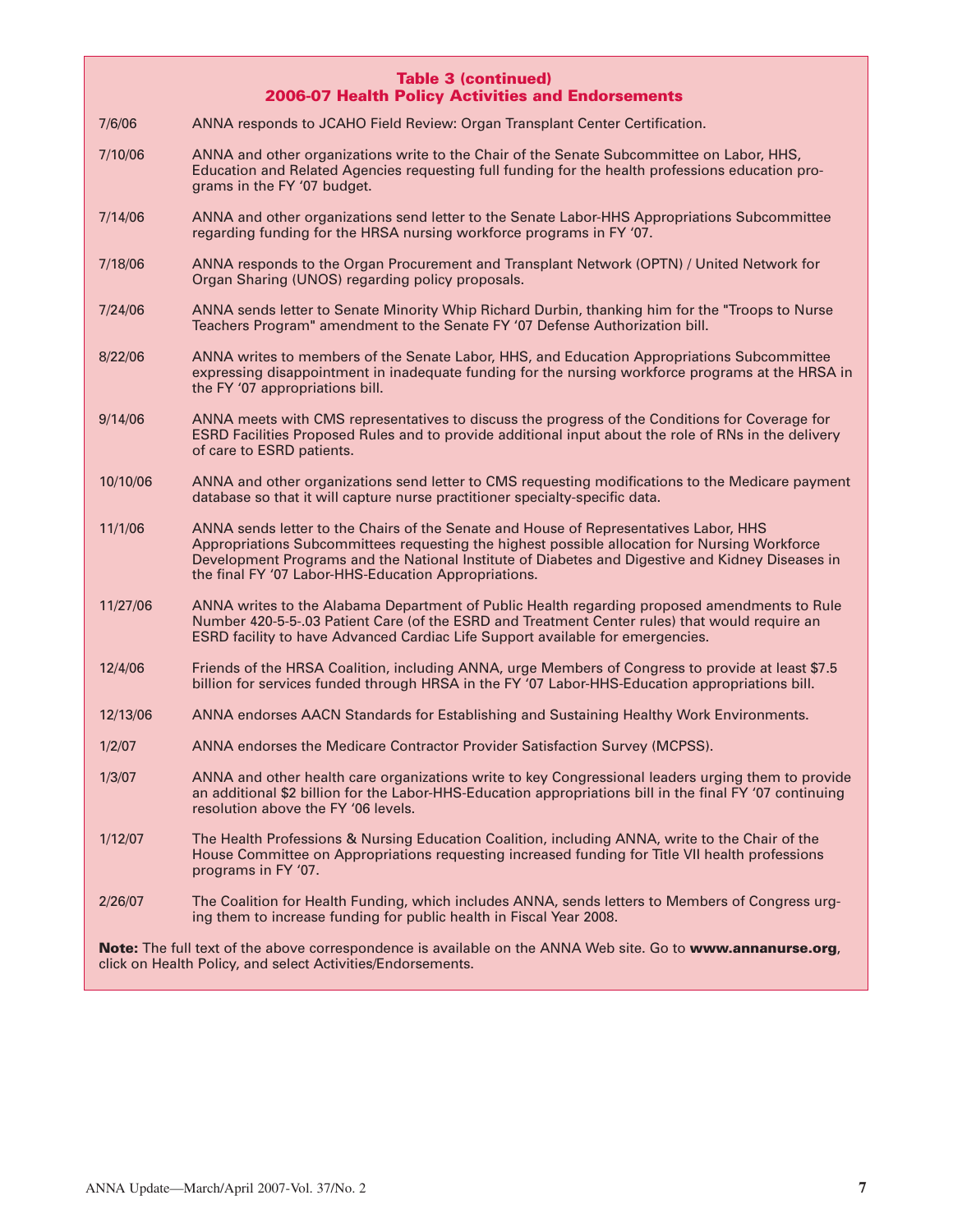- **Kristin Larson** and **Suzann VanBuskirk** serve on the Kidney Caucus. The Kidney Caucus educates members of Congress and the public about the problem kidney disease poses for our society.
- With **Kristin Larson** as advisor, ANNA continues to champion the use of CapWiz on the ANNA Web site. CapWiz allows members to easily gain public policy information and write letters to their legislators.
- ANNA continues to monitor legislative activity that might have an impact on nephrology nursing and patient care in all 50 states. **Kathleen Smith** directed ANNA members in many states, including Alabama and Colorado, to educate legislators and rulemakers about the realities of nephrology nursing and the impact of regulation of patient care technicians in dialysis units.
- **Sue Preuett Cary** and **Norma Gomez** serve as our representatives on the Kidney Community Emergency Response Coalition. The purpose of this committee is to develop a comprehensive National Response Mechanism for Disasters.
- **Deb Castner** represented ANNA and spoke during a focus session at the National Student Nurses' Association's annual convention held in April in Baltimore.
- **Deb Castner** also represented ANNA at the National Nursing Stakeholders Meeting on Advanced Practice Issues.
- **Sue Fallone** represented ANNA at the CNS Core Competency Consensus Process Meeting.
- **Barbara Hasbargen** was selected to represent ANNA with the National Association of Clinical Nurse Specialists (NACNS). This task force includes members of the NACNS Education Committee. Their goal is to develop guidelines for developing curriculum recommendations for doctoral level CNS programs, including the doctorate of nursing practice.
- ANNA is a member of the Nursing Organizations Alliance (the "Alliance"). Sixty-five nursing organizations belong to the Alliance, whose mission is to represent the interests of nursing organizations through communication, collaboration, education, and advocacy. The Alliance sponsors the annual Nurse in Washington Internship (NIWI) program, a comprehensive 4-day conference that includes legislative programs and a visit to Capitol Hill. ANNA sends 4-6 members to NIWI each year through grants and scholarships.
- ANNA continues to participate in the National Kidney and Urologic Diseases Clearinghouse (NKUDIC), exchanging information about the Association with several nonprofit associations within the nephrology and urologic markets.
- ANNA co-hosted the 2007 Nursing Community Meeting held at the offices of DBGC in January to unify nursing support for a legislative request of \$200 million for Nursing Workforce Development programs. This meeting was attended by more than 25 nursing groups. President-Elect **Sandy Bodin** and I represented ANNA.

• ANNA's awards program contributes to the Association's core values of Advocacy, Scholarship, and Excellence by recognizing outstanding contributions to ANNA; rewarding research and writing; promoting scholarship through career mobility and research grants; and promoting advocacy and leadership with NIWI scholarships. See the Awards and Scholarships and Grants Committee Report by Chair **Sharon Longton** for details about the membership response this year as well as changes to the application process to encourage submissions.

# **Recruitment and Retention**

# **Goal: Ensure the future of the specialty of nephrology nursing.**

- The second annual Nephrology Nurses Week was held September 10-16, 2006, to recognize the critical role nephrology nurses play in patient care. Past President **Lesley Dinwiddie** served as Nephrology Nurses Week Advisor. An ad was created for the *Nephrology Nursing Journal* and balloons, greeting cards, t-shirts and pins were distributed.
- The All Region Executive Committee (AREC) continues to support the needs of chapters. The Regional Reports describe the AREC's creative activities to support the important contributions of our ANNA chapters.
- ANNA was represented at the National Student Nurses' Association meetings in an effort to market nephrology nursing. At the Mid Year Conference in Atlanta, GA, ANNA participated in the Nursing Specialty Showcase and manned an ANNA booth. **Cheryl Groenhoff** and the **Dogwood Chapter** represented ANNA.
- ANNA continues to be visible at other meetings such as the European Dialysis and Transplantation Nurses Association (EDTNA), the Canadian Association of Nephrology Nurses and Technicians (CANNT), the Annual Dialysis Conference, the Forum of ESRD Networks, the American Society of Nephrology (ASN), the American Association of Medical Instrumentation (AAMI), the Academy of Medical-Surgical Nurses (AMSN), the National Conference for Nurse Practitioners (NCNP), the American Organization of Nurse Executives (AONE), the Nursing Management Congress, the American Nurses Association, Nursing 2007 Symposium, and Sigma Theta Tau. See Table 4 for a list of ANNA's strategic alliances.
- ANNA continues to support the Americans for Nursing Shortage Relief (ANSR) with sponsorship and attendance at educational luncheons and supports appropriate levels of Title VIII funding for nursing workforce programs.
- ANNA continues to increase visibility in printed media this year thanks to the efforts of **Janet D'Alesandro** of Anthony J. Jannetti, Inc. who provides public relations services for the Association. See Tables 6 and 7 at the end of this report for a listing of these activities.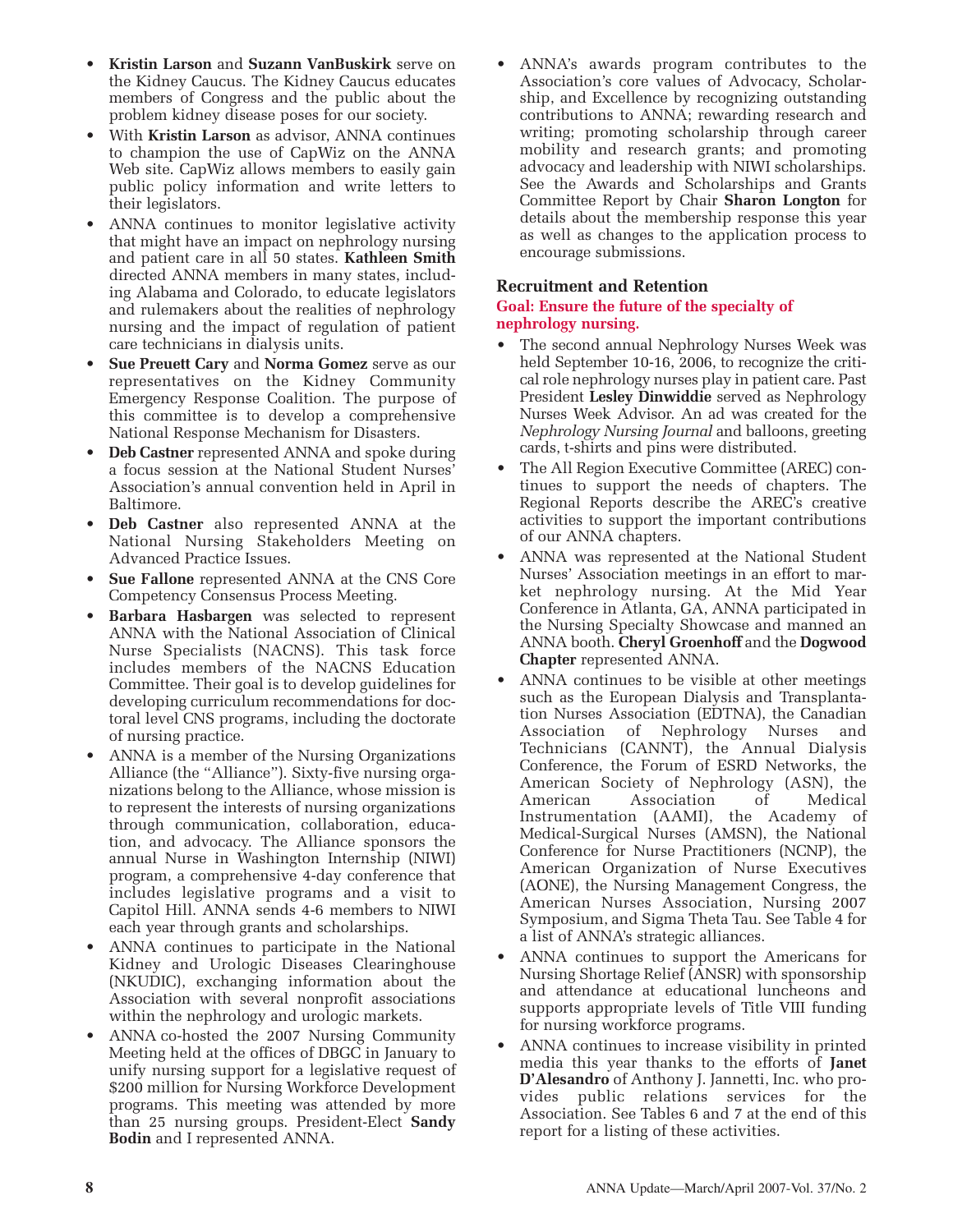# **Membership**

# **Goal: ANNA will be the association of choice for nephrology nurses.**

- ANNA's 114 local chapters continue to be the source of much member satisfaction because they provide meaningful quality educational programs as well as networking opportunities. Two new chapters were established this year: Jersey South Chapter #133 and Circle City Chapter #342 located in Central Indiana. Please review the reports by all four Regional Vice Presidents which detail the efforts of the AREC (all officers of all regions plus the Regional Health Policy Advisors).
- *Insights into Anemia Management: Maximizing Outcomes for Patients on Dialysis* is a chapter continuing education (CE) program sponsored by **Amgen**. 33 offerings of this program were available. To date, 31 local chapters have had this topic presented with a total of 750 attendees.
- *Maximizing Patient Outcomes through the Collaborative Management of Hyperphosphatemia* is a chapter CE program sponsored by **Shire**. 30 offerings of this program are available. This programs runs from October 19, 2006, to May 3, 2007. To date, 12 local chapters have had this topic presented with a total of 361 attendees.
- *Insights into Anemia Management: What Every Nurse Should Know* is a new chapter CE program sponsored by **Amgen**. 40 offerings of this program will be available. This program will begin May 15, 2007, and run through November 15, 2007.
- ANNA's dues remain at a very low rate, just \$60 per year since 1989 – the lowest of any professional nursing specialty organization.

#### **Table 4 Strategic Alliances – Relationships with Other Organizations**

| American Association of Kidney<br>Patients (AAKP)                   | ľ                    |
|---------------------------------------------------------------------|----------------------|
| American Kidney Fund (AKF)                                          |                      |
| <b>American Nurses Association (ANA)</b>                            | ľ                    |
| <b>American Nurses Association-</b>                                 |                      |
| <b>Specialty Nursing Association</b>                                |                      |
| <b>Partners in Geriatrics (ANA-</b>                                 | ľ                    |
| SNAPG)                                                              | ľ                    |
| <b>American Society of Association</b><br>Executives (ASAE)         | ľ                    |
| <b>American Society of Nephrology</b>                               |                      |
| (ASN)                                                               | ľ                    |
| <b>Americans for Nursing Shortage</b>                               |                      |
| <b>Relief (ANSR)</b>                                                | ľ                    |
| <b>Annual Dialysis Conference (ADC)</b>                             |                      |
| sponsored by the University of<br><b>Missouri</b>                   | ľ                    |
| <b>Association for Advancement of</b>                               | F                    |
| <b>Medical Instrumentation (AAMI)</b>                               |                      |
| <b>Canadian Association of Nephrology</b>                           | F                    |
| <b>Nurses and Technicians (CANNT)</b>                               | F                    |
| <b>Centers for Medicare and Medicaid</b>                            | F                    |
| Services (CMS)                                                      | F                    |
| DaVita Patient Citizens (DPC)                                       | F                    |
| End-of-Life Coalition (Network 5)                                   | $\ddot{\phantom{0}}$ |
| <b>European Dialysis and Transplant</b>                             | ι                    |
| <b>Nurses Association/European</b><br><b>Renal Care Association</b> |                      |
| (EDTNA/ERCA)                                                        | ι                    |
| <b>Food and Drug Administration (FDA)</b>                           |                      |
| Forum of End Stage Renal Disease                                    | ١                    |
| <b>Networks</b>                                                     |                      |
| <b>Hospice and Palliative Nurses</b>                                |                      |
| <b>Association (HPNA)</b>                                           |                      |
| <b>International Transplant Nurses</b><br><b>Association (ITNS)</b> |                      |
| <b>Joint Commission on Accreditation</b>                            |                      |
| of Healthcare Organizations                                         |                      |
| (JCAHO)                                                             |                      |
| <b>Kidney Care Partners (KCP)</b>                                   |                      |
| <b>Kidney Caucus</b>                                                |                      |
| <b>Kidney Community Emergency</b>                                   |                      |
| <b>Response Coalition (KCER)</b>                                    |                      |
| KidneyResource.com                                                  |                      |
| <b>Medical Education Institute (MEI)</b>                            |                      |
| <b>National Association of Clinical</b>                             |                      |
| <b>Nurse Specialists (NACNS)</b>                                    |                      |
| <b>National Association of Nephrology</b>                           |                      |
| Technicians/Technologists<br>(NANT)                                 |                      |
| National Institute of Diabetes and                                  |                      |
| <b>Digestive Kidney Disease</b>                                     |                      |
| (NIDDK)                                                             |                      |
| <b>National Kidney Disease Education</b>                            |                      |
| Program (NKDEP)                                                     |                      |
|                                                                     |                      |

National Kidney and Urologic Disease Advisory Board (NKUDAB) National Kidney and Urologic Diseases Information Clearinghouse (NKUDIC) National Kidney Foundation (NKF) National Renal Administrators Association (NRAA) National Student Nurses' Association (NSNA) Nephrology Nursing Certification Commission (NNCC) Nurse in Washington Internship (NIWI) Nursing Organizations Alliance (NOA) Peruvian Association of Nephrology Nurses (PANN) PKD Foundation Renal Coalition Renal Leadership Council Renal Physicians Association (RPA) Renal Support Network (RSN) Sigma Theta Tau (STT) United Network for Organ Sharing (UNOS) United States Renal Data Systems (USRDS) World Foundation for Renal Care (WFRC)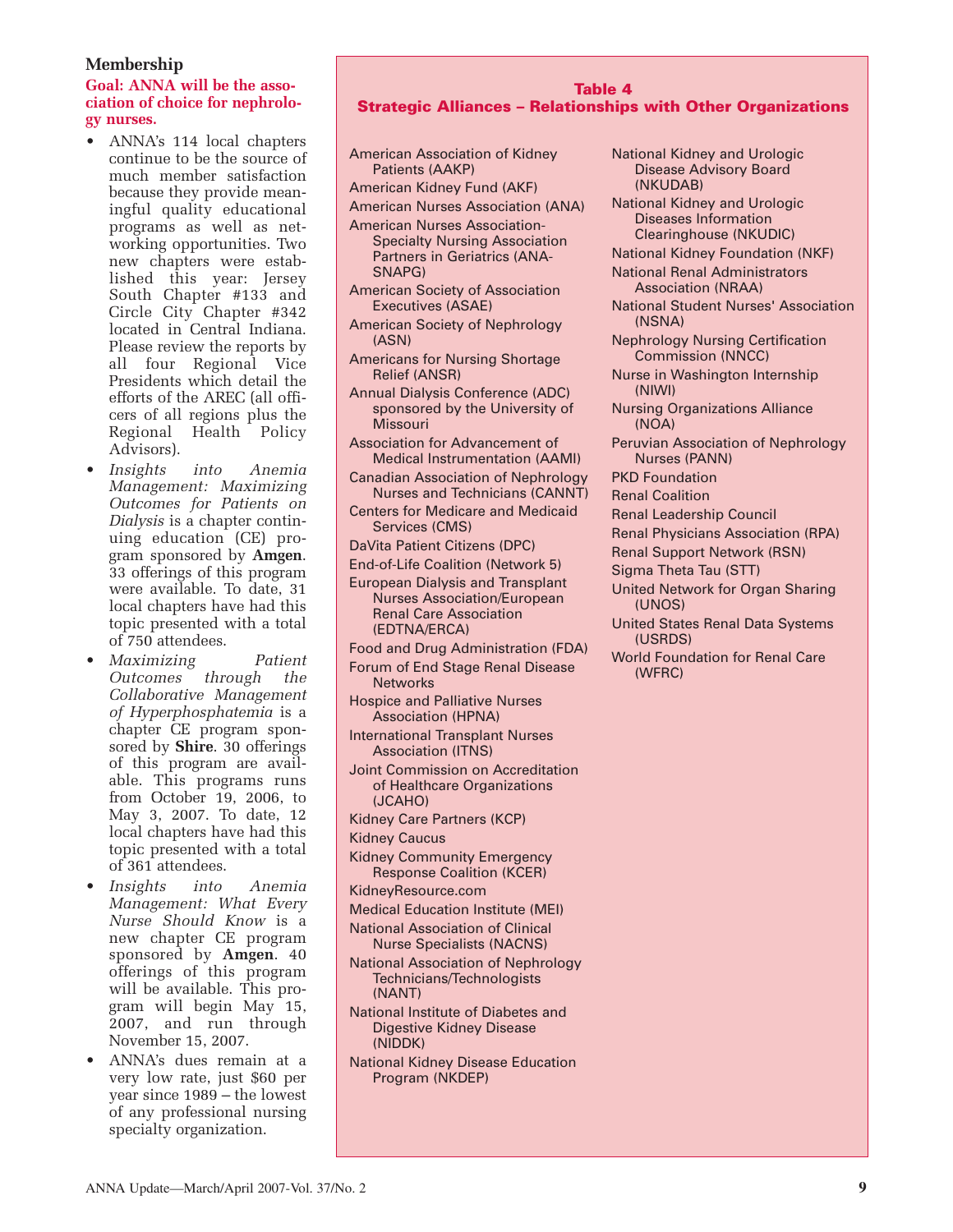- The ANNA National Office, under the supervision of **Lou Ann Leary**, Director of Membership Services, continues to provide outstanding membership services in communications with members on a day-to-day basis. Over the past 12 months, the National Office initiated and responded to more than 80,000 individual member telephone calls and e-mails.
- ANNA continues to deliver services and products to members through the U.S. mail and via e-mail. Throughout the year, the National Office coordinated the delivery of mail to members, including the *Nephrology Nursing Journal,* the *ANNA Update*, election ballots, National Symposium and Fall Meeting announcements, membership renewal information, surveys, chapter mailings, special announcements, etc.
- The ANNA Web site continues to serve as a resource for members, other nephrology nurses, patients, and the general public. All the major Association documents and activities are available online. The most recent journal and newsletters are available to prospective members as well.
- The ANNA E-News Association News is issued monthly and the ANNA E-News - RenalWEB is issued every other Thursday. All back editions of the ANNA E-News are available on the Web site in the Members Only section. We encourage all members to avail themselves of this timely information-packed medium by submitting and updating e-mail addresses.
- **NEW!** Our Web site is available in Spanish through the Google translation service. While this service is not perfect (yet), it is functional.
- ANNA's national leaders were again asked to complete lead sheets at the National Symposium in an effort to identify persons who would like to become more active in the Association. Nominations Committee Chair **Cindy Richards** coordinated an effort to contact every member identified.
- National Secretary **Jenny Bell** led a disciplined review and revision of ANNA policies and procedures.
- ANNA sends chapter membership lists electronically to chapter leaders every 3 months. A list of new members is sent in the months in between to ensure that chapters are updated regularly.

# **Scholarship**

# **Goal: Nephrology nursing practice will be evidence-based.**

• ANNA published six quality issues of the *Nephrology Nursing Journal*. The journal – under the leadership of Editor and Past President **Beth Ulrich** and Associate Editor and Past President **Karen Robbins** – continues to improve and provide a valuable service to members as evidenced by the demand for CE articles. A new column was added to the Journal – *From the Patient's Perspective* – to provide nephrology nurses with more information/resources from the view of our patients.

- Educational programming complements the *Nephrology Nursing Journal* in demonstrating a commitment to scholarship. The 37th National Symposium in Nashville, TN, was very successful.
- The Volunteer Leaders Orientation Workshop continues to improve and provides added value for incoming leaders to prepare them for their work in the coming year.
- The 2006 Fall Meeting in Boston was very successful and had the highest attendance of any Fall Meeting. This meeting provides nephrology nurse managers and advanced practice nurses with an exceptionally high quality CE program.
- The audio conferences are recording high attendance as we continue to partner with ESRD Networks to market and host additional sites. Our Fall Audio Conference recorded the second highest attendance in audio conference history. Approximately 15% of the attendees were from ESRD Network participation.
- See **Sally Russell**'s Education Services Report in this issue for details on these meetings as well as the continued success of the Continuing Education Approval Board under the leadership of **Sonya Peterson** and **Karen Braun.**
- The 38th National Symposium, with the leadership of **Carol Headley**, will be held in Dallas in April 2007. The meeting, focusing on the theme *Advocacy through Leadership*, promises to deliver another outstanding program.
- Five preconference workshops are available prior to the start of the 2007 National Symposium.
- The Nephrology Nurse Day Recognition Luncheon, held during the 38th National Symposium, will include the presentation of the annual ANNA awards. More than \$90,000 in scholarships, grants, and awards will be distributed. The Awards and Scholarship Committee chaired by **Sharon Longton** will be presenting these awards.
- Plans for the 2007 Fall Meeting in San Francisco are almost complete.
- The Special Interest Groups (SIGs) all published Fact Sheets. The Pediatric SIG, under the leadership of **Angel Krueger**, has published five fact sheets for pediatric patients. The Fact Sheets provide patient education and are available on our Web site. Each of the SIGs is working on additional Fact Sheets and these should be forthcoming. See the SIG Reports in this issue for more details on the activities of ANNA's SIGs.
- ANNA subscribes to RenalWEB to enable members to keep up with the latest in renal news, issues, clinical information, and information on the Web. The RenalWEB is delivered to members via e-mail every other week, 26 times per year.
- ANNA continued its successful relationship with John Daugirdas of Hypertension, Dialysis and Clinical Nephrology Web site (www.hdcn.com) where *Nephrology Nursing Journal* articles and symposia presentations are posted for continuing education. Members can read articles, complete and submit posttests, and immediately receive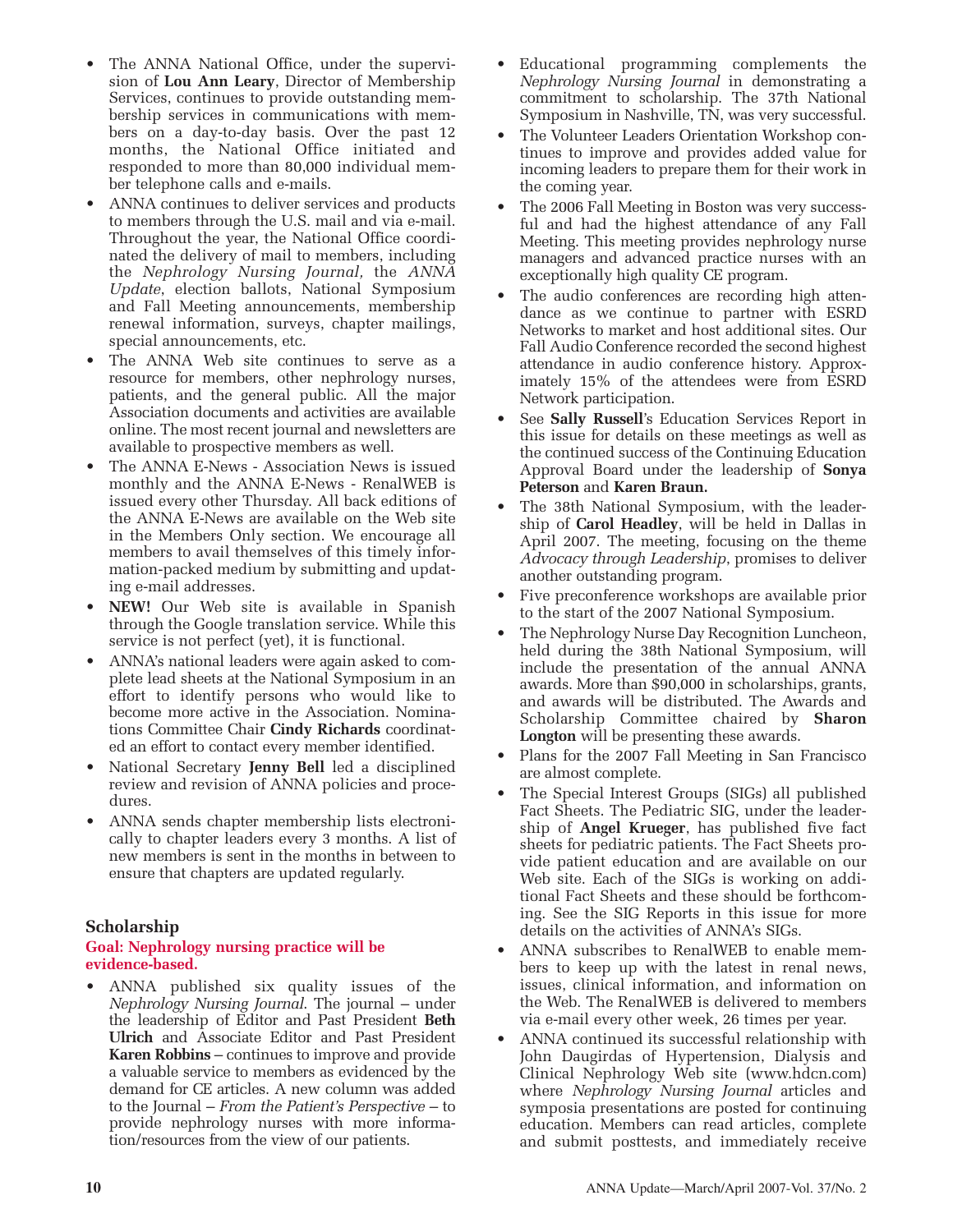downloadable CE certificates.

- Additional modules of the series *Partnering for Quality Care, A Continuing Education Program for Chronic Kidney Disease* are near completion by the Chronic Kidney Disease SIG under the leadership of **Gladys Benavente**. Watch for these to be available for download on the ANNA Web site as each is completed.
- Past President **Caroline Counts** is serving as editor for the revision of the *Core Curriculum for Nephrology Nursing* scheduled for completion in 2008.
- **Carol Headley** is serving as editor for a new *Career Fulfillment in Nephrology Nursing: Your Guide to Professional Development.* This is scheduled for publication in October 2007.
- ANNA continues to produce CD-ROMs for purchase that contain educational sessions from the National Symposium, Fall Meeting, and audio conferences.
- **Sheila O'Day** has once again provided excellent leadership to the Distance Learning Committee as witnessed by our increased attendance at our audio conferences.
- *•* The Research Committee continues to support the need for research by nephrology nurses. **Terran Mathers** provides leadership to this group and has found creative ways to market research and evidence-based practice at ANNA meetings.
- ANNA entered an agreement with Rutgers University to implement and manage a research project titled "The Work Environment and Nurse-Reported Outcomes in Dialysis Centers." The purpose of this study is to examine the relationships among nurse staffing levels, organizational attributes of nursing work environments in dialysis centers, and nurse-reported outcomes. Findings may be used to inform administrative and policy efforts aimed at creating and sustaining work environments that benefit both nurses and patients. **Charlotte Thomas-Hawkins** and **Linda Flynn** are the Principal Investigators. This project is to be completed in 2007.

# **Leadership**

# **Goal: ANNA members will be leaders in the nephrology health care community.**

• Following the devastation to the Gulf Coast by Hurricanes Katrina, Wilma, and Rita, ANNA members in the affected areas worked tirelessly to provide care to dialysis and transplant patients even when many of our members also had suffered losses. Thanks to a generous grant from **Amgen**, ANNA was able to distribute funds to allay the impact on members and nonmembers directly affected by Katrina. This project was completed in January 2007. 392 grant applications were received. Of those, 309 grants were approved and \$78,414.30 was disbursed. An additional 51 ANNA members were awarded additional grants of \$20,400. The total funds distributed under this **Amgen** grant were \$98,814.30. ANNA continues to seek ways to assist individual members and chapters.

- **NEW!** A formalized mentorship and role modeling program is available through the ANNA Web site. The responsibilities for this project are maintained within the Leadership Development Committee (LDC). The LDC assisted in identification of types of mentors, based on areas of interest, i.e., modality, employee role, special interest, chapter office, health policy, journal writing, research, etc. **Molly Cahill** served as the Project Officer and **Glenda Payne** is the Mentorship Advisor or Mentorship Champion. Our official title for this online mentoring program is ANNA *Connections*. Please review the Leadership Development Committee Report for more exciting details on this new program.
- ANNA continues to revise the Volunteer Leaders Orientation Manual through a group effort on the part of the AREC. This resource is published on the Volunteer Leaders Resources CD-ROM.
- ANNA expanded its annual educational efforts to ESRD Education Week during the second week of August. Under the direction of **Kathleen Kuchta**, these educational activities influenced more than 350 policymakers over the last 4 years. While August 7-11, 2006, was designated the official week, ANNA accommodated legislators' schedules and visits took place throughout the year. This year we expanded our focus and planned tours to help lawmakers learn about the entire continuum of renal disease, including transplant and CKD. In 2006 we educated 88 policymakers or their aides in 42 facilities across 30 states. Comparing these results to 2005, this year we reached 12 additional Congressional members and 7 more key Congressional committee members. Clearly a more targeted focus on the federal level due to the pending Kidney Care and Quality Improvement Act and other key federal legislative issues resulted in these improved federal outcomes versus 2005. One notable event was coordinated by **Kitty Richardson** and **Debbie Simmons** in collaboration with DaVita, Inova Fairfax Hospital, and Roche. They scheduled tours of hemodialysis and peritoneal dialysis facilities along with a transplant procedure in a real time video link. An amazing total of 21 key Congressional aides participated in this exciting program. Feedback from these aides indicated that they were extremely impressed with the quality and comprehensive nature of this program.
- ANNA is committed to developing and enhancing the growth of our active volunteer resources. This is witnessed by our Volunteer Leaders Orientation Workshop and the Enrichment Opportunity Event held at the National Symposium.
- The Association's Position Statements are overseen by **Anne Harty**, who serves as a member of the Health Policy Committee. Position statements represent the official opinion of ANNA on a variety of subjects. See Table 5 for a list of current Position Statements. All Position Statements are available on the ANNA Web site.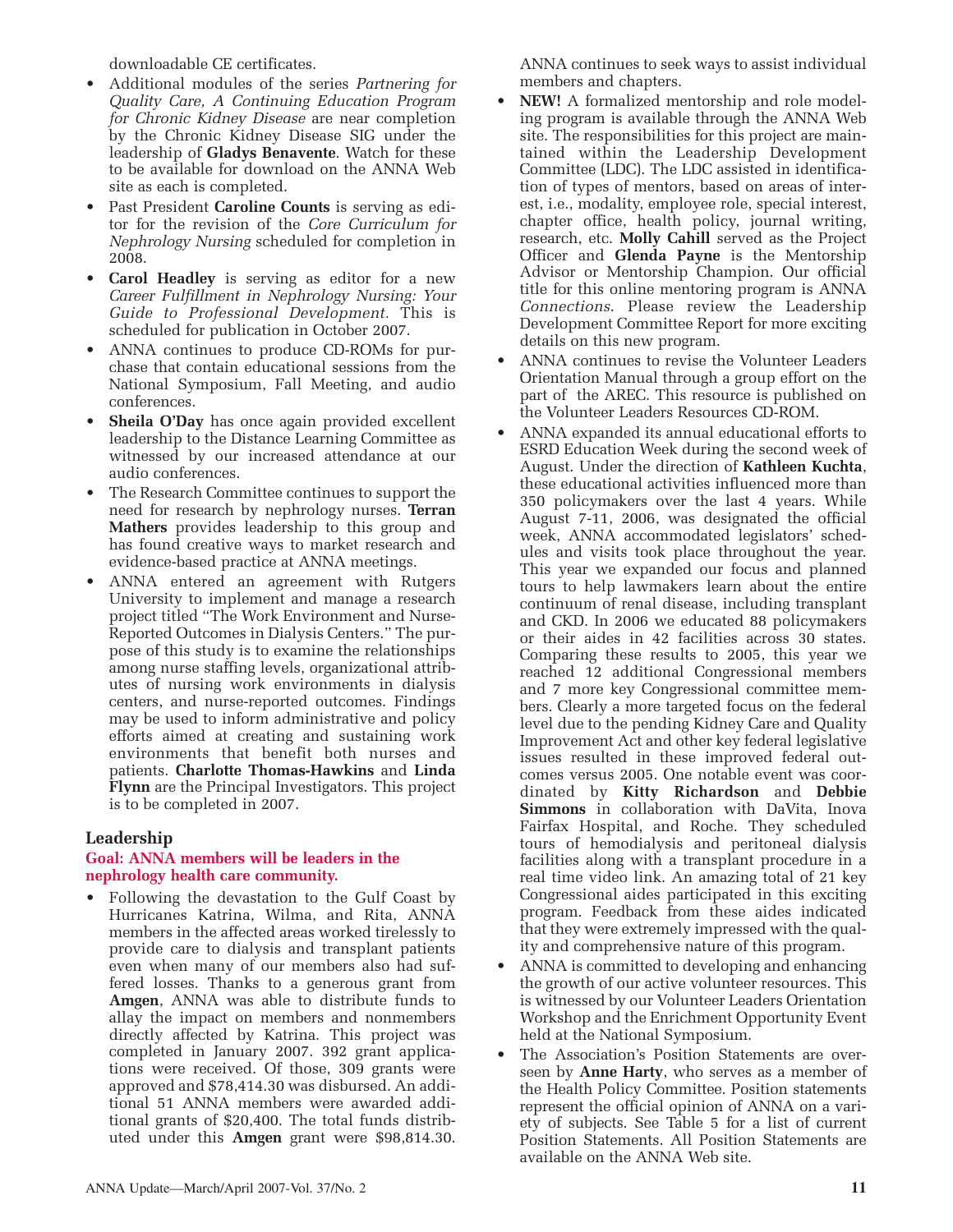#### **Table 5 ANNA Position Statements**

#### **Nursing**

- Self-Care, Rehabilitation, and Optimal Functioning
- The Impact of the National Nursing Shortage on Quality Nephrology Nursing Care
- Joint Position Statement of ANNA and the National Association of Nephrology Technicians/Technologists (NANT) on Unlicensed Personnel in Dialysis
- Minimum Preparation for Entry Into Nursing **Practice**
- Nondiscrimination in Educational Programs
- The Role of Unlicensed Assistive Personnel in Dialysis Therapy
- RPA/ASN and ANNA Joint Position Paper on Collaboration Between Nephrologists and Advanced Practice Nurses
- Delegation of Nursing Care Activities

# **Nephrology Nursing**

- Advanced Practice in Nephrology Nursing
- Autonomy of the Nephrology Nursing
- Certification Commission (NNCC) • Certification in Nephrology Nursing
- The Role of Nephrology Nursing in ESRD Disease Management
- Vascular Access for Hemodialysis

#### **Reimbursement**

- ANNA Health Policy Agenda
- ANNA Health Policy Statement
- Concerns Regarding Inclusion of End Stage Renal Disease Patients in Managed Care Plans
- Daily Hemodialysis (DHD) / Nocturnal Hemodialysis (NHD)
- Financial Incentives for Organ Donation

# **Business**

# **Goal: ANNA will have long-term financial success.**

- ANNA responded to opportunities to partner with **Amgen** and **Shire** to deliver CE programs as detailed earlier in this article. These CE programs are available at no cost to chapters simply by completing applications. **Mike Cunningham** works very closely with the grant sponsors and a project lead is selected to formalize the partnership, assemble and "train the trainers," and monitor the outcomes. ANNA has found this arrangement meets not only the Business goal of our Association, but our other goals of Advocacy, Recruitment and Retention, Membership, Scholarship, and Leadership.
- ANNA, under the leadership of **Norma Gomez,** continues its fiduciary responsibilities to its membership by conservative management of investments and responsible spending to maximize membership benefit and assure long-term financial stability.
- **Tom Greene**, Director of Marketing, and **Susan Iannelli**, Marketing Manager, Advertising, sought

sponsorship from corporate members whenever possible to cover the costs of special projects, audio conferences, educational programs, journal supplements, and more. We thank all our corporate sponsors for their generous investment in nephrology nursing and patient care.

- ANNA's financial records underwent an annual certified audit by Gold, Meltzer, Platsky, & Wise in the spring of 2006 and were found to be in good standing.
- ANNA's year-end 2006-07 fiscal year which runs April 1 to March 31 showed a positive bottom line.

# **Summary**

We live in a time of constant change. We live in a time where we are expected to do more with less. The success of individuals and groups is measured by the ability to adapt and respond to change. Many of us have experienced workplace changes and uncertainty during this change. Despite the changes that have faced nephrology nursing this year, ANNA's volunteer leaders have documented many achievements because we have been grounded by our mission, goals, and the Strategic Plan.

I believe the greatest value that ANNA brings to nephrology nurses is the provision of forums, where they can gather, free of competitive pressures, to promote professional growth of individuals and make a difference in the lives of patients to whom they provide care.

ANNA's success is also due in large part to its ability to form partnerships and alliances with other nursing organizations, government agencies, corporate members, and the larger nephrology stakeholder community. These relationships are valuable as the ability to form collaborative arrangements is critical to survival. The unique body of knowledge and contributions to quality patient care and outcomes that a nephrology nurse brings to the table is a resource that our association must continue to research, document, and articulate. I believe the nurse's role is one of advocacy. We must advocate for our patients, for each other, and for ourselves. We must continue to promote patient and political advocacy through leadership in the renal community.

It has been an honor to serve as the President of ANNA this year. I am very grateful and appreciative of all the volunteers who have created exceptional collaboration in order to achieve so much.

> **JoAnne Gilmore, BSN, RN, CNN** *ANNA President Desert Vista Chapter*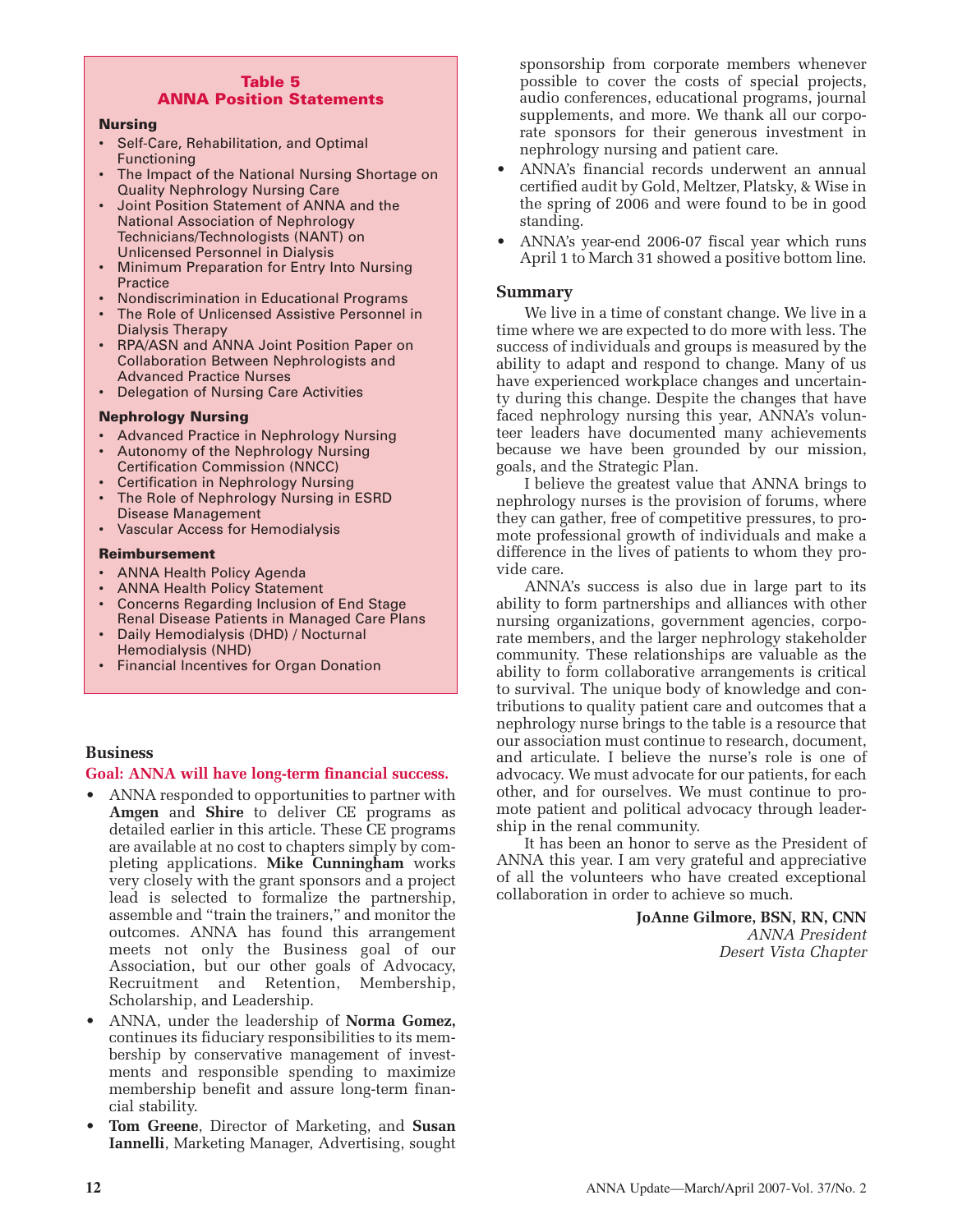# **Table 6 2006-07 ANNA Press Releases**

| <b>Date</b> | <b>Title</b>                                                                                                                           | <b>Content</b>                                                                                                                                                                                                                                                                                               |
|-------------|----------------------------------------------------------------------------------------------------------------------------------------|--------------------------------------------------------------------------------------------------------------------------------------------------------------------------------------------------------------------------------------------------------------------------------------------------------------|
| 3/16/06     | <b>ANNA Announces National, Regional</b><br><b>Election Results</b>                                                                    | ANNA announces the 2006-07 national and<br>regional election results.                                                                                                                                                                                                                                        |
| 3/24/06     | <b>Nephrology Nurses' Education Campaign</b><br>Helps Win Support in Washington for Better<br><b>Dialysis Care</b>                     | ANNA previews 2006 ESRD Education Week.                                                                                                                                                                                                                                                                      |
| 4/4/06      | <b>ANNA Introduces New Edition of</b><br><b>Contemporary Nephrology Nursing Textbook</b>                                               | ANNA publishes the revised Contemporary<br><b>Nephrology Nursing: Principles and Practice.</b>                                                                                                                                                                                                               |
| 4/17/06     | <b>ANNA News and Events</b>                                                                                                            | Quarterly events calendarand news briefs.                                                                                                                                                                                                                                                                    |
| 5/3/06      | <b>Nurses and Health Care Professionals</b><br><b>Explore Evidence-Based Practice at</b><br>Successful ANNA Symposium                  | Spotlighting evidence-based nursing practice,<br>2006 National Symposium draws over 1,300<br>nephrology nurses and health care professionals.                                                                                                                                                                |
| 5/3/06      | ANNA Inducts New Officers for 2006-07                                                                                                  | ANNA's new officers assume roles at 2006 National<br>Symposium.                                                                                                                                                                                                                                              |
| 5/3/06      | <b>ANNA Announces Award Winners</b>                                                                                                    | ANNA distributes over \$70,000 in nursing excellence<br>scholarships, grants, and awards at 2006 National<br>Symposium.                                                                                                                                                                                      |
| 5/3/06      | <b>ANNA Honors Glenda Payne for</b><br><b>Outstanding Service</b>                                                                      | Glenda Payne receives the Association's highest<br>honor, the Outstanding Contribution to ANNA<br>Award.                                                                                                                                                                                                     |
| 6/8/06      | <b>Coalition for Patients' Rights (CPR) Calls</b><br>on AMA to Cease Divisive Efforts to Limit<br><b>Patients' Choice of Providers</b> | In response to divisive efforts by the American<br>Medical Association (AMA) and other physician<br>groups to limit the ability of licensed health care<br>professionals to provide care to millions of patients,<br>CPR urges health care professionals to work togeth-<br>er to counter the AMA's actions. |
| 6/23/06     | <b>ANNA's National Campaign to Educate</b><br>Legislators About Kidney Disease                                                         | ANNA plans to educate Congress one legislator<br>at a time with personal invitations to visit dialysis<br>and transplantation facilities and learn more about<br>kidney disease during ESRD Education Week 2006.                                                                                             |
| 6/27/06     | <b>Nephrology Nurse Managers, Advanced</b><br>Practice Nurses, and Clinicians to Gather<br>for ANNA Fall Meeting                       | ANNA will hold Fall Meeting for Nephrology<br>Nurse Managers, Advanced Practice Nurses,<br>and Clinicians in Boston in September 2006.                                                                                                                                                                       |
| 7/20/06     | <b>ANNA News and Events</b>                                                                                                            | Quarterly events calendar and news briefs.                                                                                                                                                                                                                                                                   |
| 8/15/06     | <b>ANNA Helps Lead Effort to Gather</b><br><b>Volunteers for Future Disasters</b>                                                      | As part of a national program to gather names<br>of nurses and other professionals who could be<br>mobilized quickly after a disaster, ANNA posts forms<br>for volunteers to sign up on its Web site.                                                                                                        |
| 10/12/06    | <b>ANNA News and Events</b>                                                                                                            | Quarterly events calendar and news briefs.                                                                                                                                                                                                                                                                   |
| 1/11/07     | <b>ANNA Symposium to Spotlight</b><br><b>Leadership Advocacy</b>                                                                       | ANNA will hold 38th National Symposium in<br>Dallas in April 2007.                                                                                                                                                                                                                                           |
| 1/18/07     | <b>ANNA News and Events</b>                                                                                                            | Quarterly events calendar and news briefs.                                                                                                                                                                                                                                                                   |
| 1/23/07     | National Kidney Disease Campaign<br><b>Continues to Expand Legislators' Knowledge</b>                                                  | ANNA successfully led a fourth year of its sweeping<br><b>ESRD Education Week initiative in 2006.</b>                                                                                                                                                                                                        |
| 3/1/07      | <b>ANNA Announces National, Regional</b><br><b>Election Results</b>                                                                    | ANNA announces the 2007-08 national and<br>regional election results.                                                                                                                                                                                                                                        |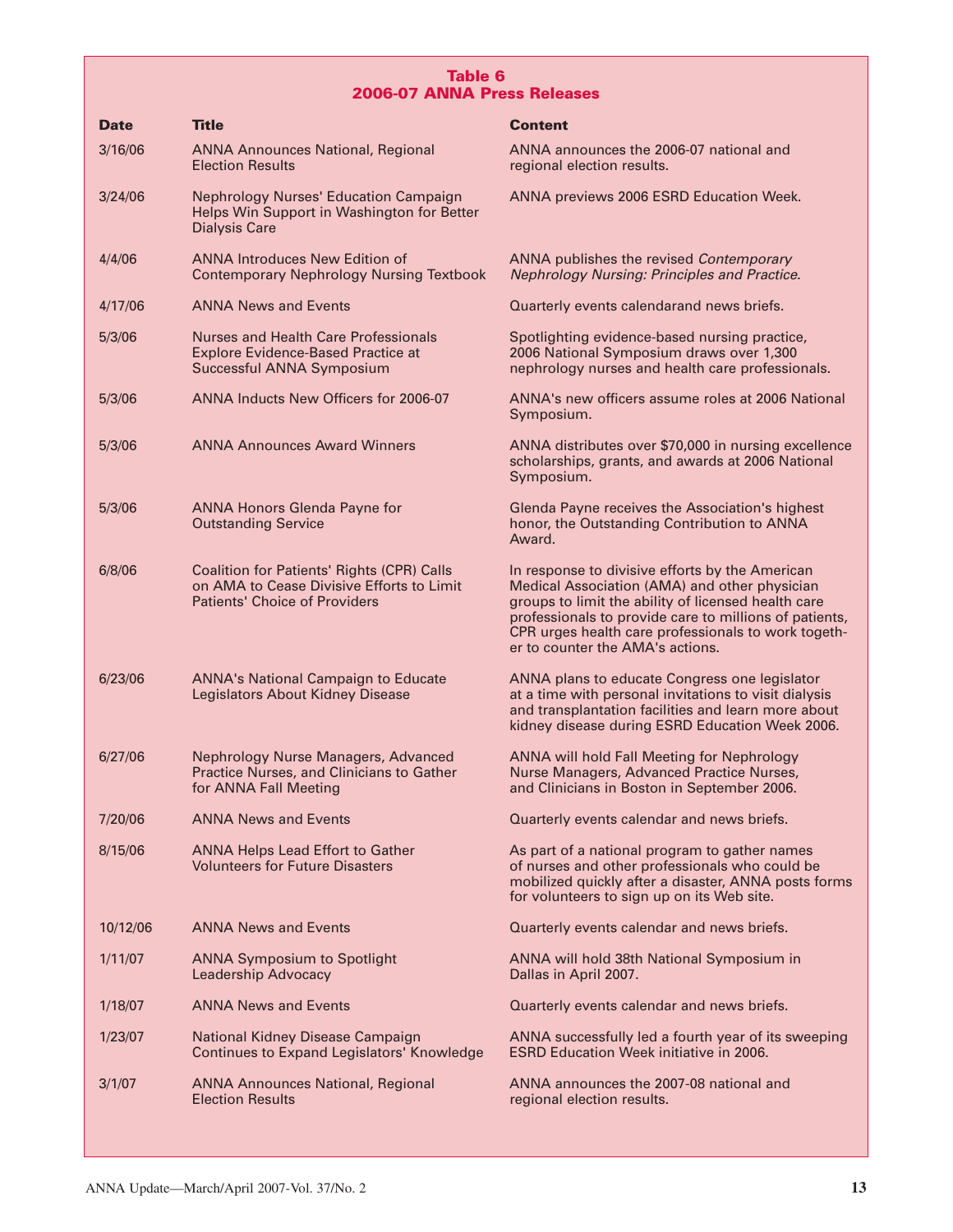# **Table 7 2006-07 ANNA Media Coverage - 'ANNA in the News'**

| Date    | <b>Publication</b>                                | Content                                                                                                                                                                                                                                                        |
|---------|---------------------------------------------------|----------------------------------------------------------------------------------------------------------------------------------------------------------------------------------------------------------------------------------------------------------------|
| 3/6/06  | RN.com                                            | Article "A New Plan Builds Bridges Between Nephrology<br>Providers and Recent Graduates" describes externship and intern-<br>ship program templates.                                                                                                           |
| 3/14/06 | <b>ADVANCE for Nurses Web site</b>                | Features ANNA press release on the Educational Task Force rec-<br>ommendations for externship and internship programs.                                                                                                                                         |
| 3/20/06 | <b>ADVANCE for Nurses Web site</b>                | Features press release about ANNA's 2006-07 officers.                                                                                                                                                                                                          |
| 4/10/06 | NurseWeek, Mt. West                               | Includes article about ANNA election results.                                                                                                                                                                                                                  |
| 3/29/06 | www.tmcnet.com                                    | Announces Alice Luehr's appointment as Western Chapters<br>Coordinator-Elect (CCE).                                                                                                                                                                            |
| 4/24/06 | <b>Nursing Spectrum (FL)</b>                      | Includes article announcing Cheryl Groenhoff as new Southeast<br>Vice President and Norma Gomez as new Treasurer.                                                                                                                                              |
| 5/06    | <b>UNOS Update</b>                                | Includes article announcing new ANNA Board of Directors.                                                                                                                                                                                                       |
| 5/06    | <b>Nephrology News &amp; Issues</b>               | Article titled "ANNA Has New President-Elect" published in<br>Association Update section.                                                                                                                                                                      |
| 5/1/06  | <b>Nursing Spectrum, Heartland</b>                | Article notes Sandra Bodin was elected 2006-07 President-Elect.                                                                                                                                                                                                |
| 5/06    | <b>PEO Record</b>                                 | Article announces Sandy Bodin as 2006-07 President-Elect.                                                                                                                                                                                                      |
| 5/18/06 | Duncanville Today                                 | Includes article about Glenda Payne receiving the Outstanding<br><b>Contribution to ANNA Award.</b>                                                                                                                                                            |
| 5/22/06 | Nursing Spectrum, NY/NJ                           | Article notes Marilyn Eilert was elected Northeast CCE and Debra<br>Castner was elected Northeast Vice President.                                                                                                                                              |
| 5/22/06 | Nursing Spectrum, NY/NJ                           | Article entitled "ANNA creates extern/intern programs for new<br>nurses" gives information about the Educational Task Force rec-<br>ommendations and extern/intern programs.                                                                                   |
| 6/06    | Nursing Spectrum,<br><b>Greater Atlanta</b>       | Article notes Loretta Jackson-Brown was elected Southeast<br>Chapters Coordinator (CC).                                                                                                                                                                        |
| 6/5/06  | NurseWeek, Mt. West                               | Article announces Sarah Dore as recipient of ANNA Clinical<br>Practice Award at 2006 National Symposium.                                                                                                                                                       |
| 6/23/06 | Leverage World (e-newsletter)                     | Aticle reports on the shortage of skilled clinical professionals in<br>renal care.                                                                                                                                                                             |
| 6/06    | <b>UNOS Update</b>                                | Article "ANNA Links Nurses with Nephrology, Hemodialysis<br>Settings" describes Eeducational Task Force and internship/extern-<br>ship templates.                                                                                                              |
| 6/06    | Johnson & Johnson Nursing<br>Notes (e-newsletter) | `The "Nursing Careers" section highlights nephrology nursing as<br>a career and notes over 1,300 nurses attended the 2006 National<br>Symposium. Also features the press release on ANNA's new offi-<br>cers and notes JoAnne Gilmore is ANNA's new president. |
| 7/7/06  | Nursezone.com                                     | Article describes the goals of ANNA's Educational Task Force and<br>the opportunities available in nephrology nursing for students.                                                                                                                            |
| 7/11/06 | <b>The Clarion-Ledger</b>                         | Article describes kidney disease and what Congressmen in<br>Missisippi are doing to get more kidney funding.                                                                                                                                                   |
| 7/27/06 | www.dialysispatients.org                          | <b>Features ESRD Education Week flyer.</b>                                                                                                                                                                                                                     |
| 7/06    | Johnson & Johnson Nursing<br><b>Notes</b>         | Article notes that JoAnne Gilmore became ANNA President and<br>received the vision crystal.                                                                                                                                                                    |